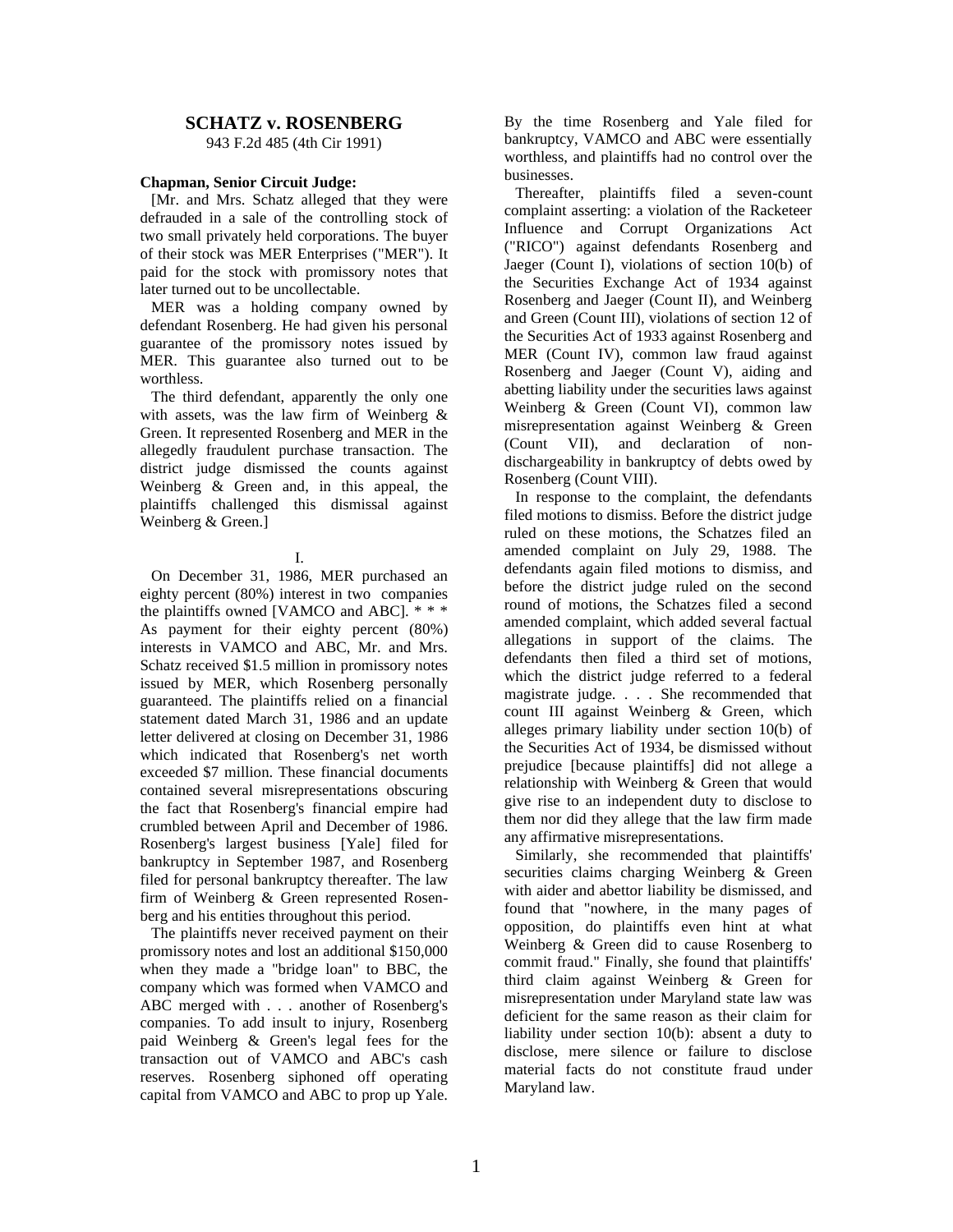On March 8, 1990, the district judge issued an opinion in which he accepted the recommendations to dismiss the counts against Weinberg & Green, but rejected the recommendation that plaintiffs be granted leave to amend these counts. [H]e concluded that since plaintiffs had amended the complaint twice, they did not deserve another opportunity to cure their defective pleadings. The judge noted that the plaintiffs never claimed that they could allege that Weinberg & Green had made any affirmative misstatements or other misrepresentations. Therefore, he doubted whether plaintiffs could ever plead a viable cause of action against these defendants.

On September 12, 1990, the Schatzes moved for reconsideration based on an opinion they had obtained from the Maryland State Bar Association's Committee on Ethics. The district court denied this motion, and the Schatzes appeal.

\* \* \*

#### III.

Plaintiffs argue that Weinberg & Green committed fraud by remaining silent even though it knew that its client, Rosenberg, was financially insolvent. Plaintiffs allege in their second amended complaint that:

--Weinberg & Green provided legal services to Rosenberg in the past and in connection to the purchase of plaintiffs' business;

--Weinberg & Green had a copy of Rosenberg's financial statement, which it knew to be false as a result of legal services to Rosenberg and his various companies;

--Weinberg & Green prepared draft closing documents for the purchase of plaintiffs' business, which Weinberg & Green then delivered to plaintiffs' lawyers;

--Weinberg & Green gave plaintiffs a letter from Rosenberg at closing in which Rosenberg stated that no material adverse changes had occurred in his financial condition; and

--Weinberg & Green and plaintiffs' lawyers jointly agreed on language in the purchase agreement stating that Rosenberg had delivered his 1986 financial statement and an update letter to the plaintiffs, and that the letters were accurate in all material respects.

Based on these facts, plaintiffs argue that Weinberg & Green is liable (1) for violating section 10(b) of the 1934 Securities Act, (2) for aiding and abetting a violation of the securities laws, and (3) for knowingly perpetrating or

assisting in misrepresentations under Maryland tort law.

### **A. Section 10(b) and Rule 10b-5**

To state a claim for a primary violation of section 10(b) and Rule 10b-5, a plaintiff must allege that the defendant (1) made an untrue statement of material fact or omitted a material fact that rendered the statements misleading, (2) in connection with the purchase or sale of a security, (3) with scienter, and (4) which caused plaintiff's losses. Schlifke v. Seafirst Corp., 866 F.2d 935, 943 (7th Cir.1989). Plaintiffs claim that Weinberg & Green violated section 10(b) and Rule 10b-5 by failing to disclose Rosenberg's misrepresentations and by making affirmative misrepresentations about Rosenberg's financial condition.

### **1. Weinberg & Green's Nondisclosure of Rosenberg's Misrepresentations**

We first address whether Weinberg & Green's failure to disclose Rosenberg's misrepresentations to the Schatzes subjects the law firm to liability under section 10(b) and Rule 10b-5. Silence, absent a duty to disclose, does not violate section 10(b) and Rule 10b-5. Chiarella v. United States, 445 U.S. 222, 228, 100 S.Ct. 1108, 1114, 63 L.Ed.2d 348 (1980); accord Barker v. Henderson, Franklin, Starnes & Holt, 797 F.2d 490, 496 (7th Cir.1986) (When the claimed violation arises not from a misstatement, but from a "failure to blow the whistle," liability will not attach unless the defendant has "a duty to blow the whistle."). Plaintiffs argue that Weinberg & Green had a duty to disclose Rosenberg's misrepresentations on the basis of federal securities cases, Maryland common law, and the Maryland Code of Professional Responsibility. In addition, plaintiffs argue that as a matter of public policy, lawyers should have a duty to disclose a client's fraudulent activity to a third party. We review these claims seriatim.

# **a. Duty to Disclose Based on Federal Securities Laws**

We first address whether the federal securities laws impose upon an attorney a duty of disclosure to third parties who are not the attorney's clients. The Supreme Court has decreed that under the federal securities laws, a duty to disclose "arises from the relationship between parties," Dirks v. SEC, 463 U.S. 646, 658, 103 S.Ct. 3255, 3263, 77 L.Ed.2d 911 (1983), and will exist if there is "a fidiciary or other similar relation of trust and confidence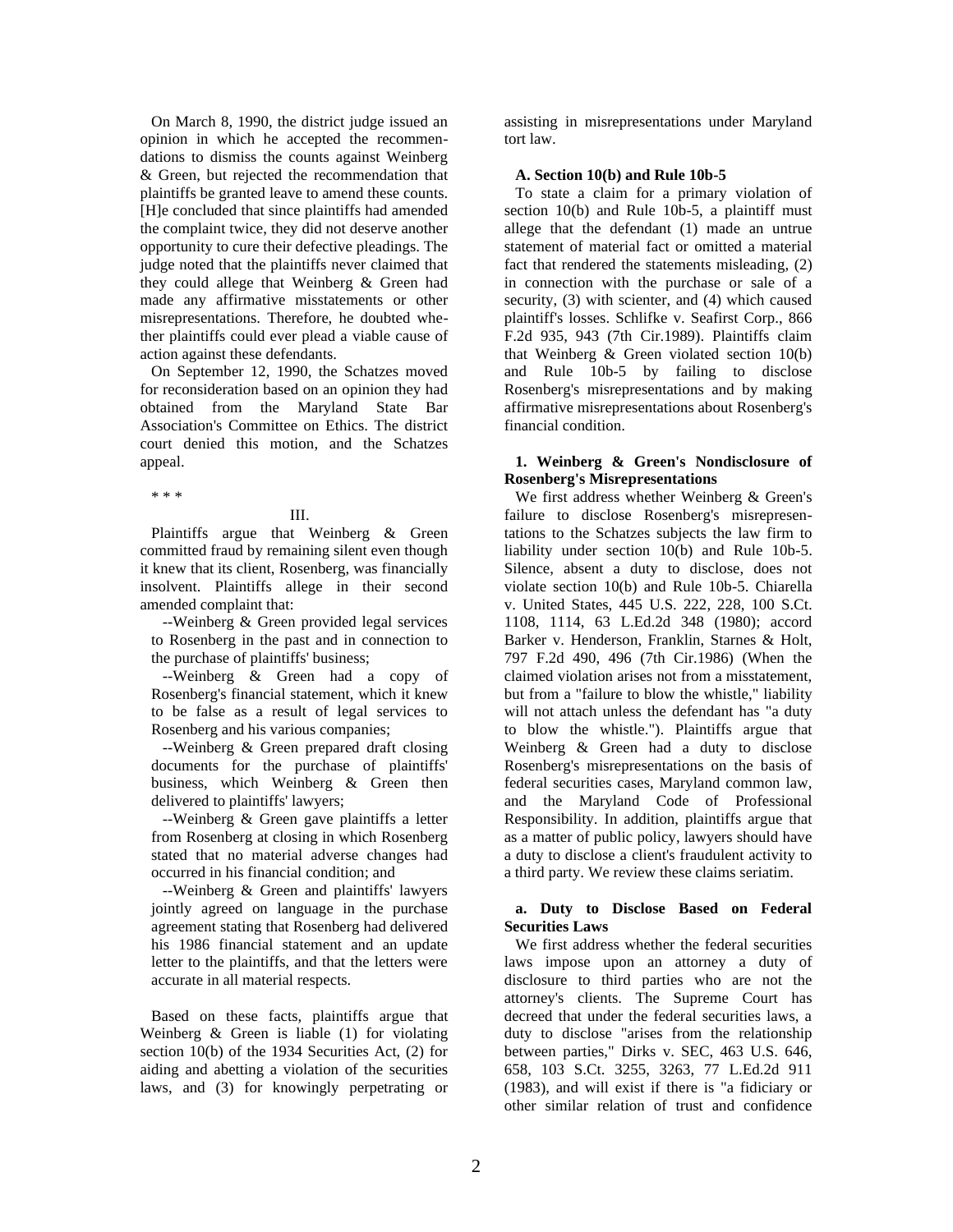between them." Chiarella, 445 U.S. at 228, 100 S.Ct. at 1114. Thus, the Supreme Court has established the type of relationship which will create a duty of disclosure. The Court has never determined whether, under circumstances other than fiduciary relationships, the securities laws impose a duty of disclosure to third parties. Plaintiffs urge us to adopt the approach of several federal district courts which have held that a law firm can be liable for misrepresentation under section 10(b) if it disseminates false information "with an intent, knowledge or awareness that the information will be communicated or disseminated to persons ... in connection with the purchase or sale of a security." Rose v. Arkansas Valley Envtl & Util. Author., 562 F.Supp. 1180, 1206 (W.D.Mo. 1983). We decline this invitation and hold that a lawyer or law firm cannot be held liable for misrepresentation under section 10(b) for failing to disclose information about a client to a third party absent some fiduciary or other confidential relationship with the third party. See Barker v. Henderson, Franklin, Starnes & Holt, 797 F.2d 490, 496 (7th Cir.1986) (Because neither section 10(b) nor Rule 10b-5 imposes a duty to disclose, any such duty "must come from a fiduciary relation outside securities law.").

Facing this identical issue, the Seventh Circuit has ruled that lawyers have no duty to disclose information about clients to third party purchasers or investors in the absence of a confidential relationship between the attorney and the third party.<sup>2</sup> In Barker v. Henderson, Franklin, Starnes & Holt, 797 F.2d 490 (7th Cir.1986), the Seventh Circuit considered whether a law firm had a duty to disclose information relevant to its client's financial stability to third party investors. The court determined that unless the law firm had some fiduciary relationship with the third party, it had no duty of disclosure: "Neither lawyers nor accountants are required to tattle on their clients in the absence of some duty to disclose. To the contrary, attorneys have privileges not to disclose." Id. at 497 (citations omitted). Accord Renovitch v. Kaufman, 905 F.2d 1040 (7th Cir.1990) (outside of a fiduciary duty to a third party investor, law firm has no duty to disclose financial information about client to the investor); First Interstate Bank v. Chapman & Cutler, 837 F.2d 775, 780 n. 4 (7th Cir.1988) (bond counsel not liable to bond purchaser for false opinion letter which was based on purportedly false assumption).

Likewise, the Fifth Circuit has determined that absent a fiduciary or other confidential relationship, lawyers have no duty to disclose information about clients to third party investors. In Abell v. Potomac Ins. Co., 858 F.2d 1104 (5th Cir.1988), vacated on other grounds, 492 U.S. 914, 109 S.Ct. 3236, 106 L.Ed.2d 584 (1989), the Fifth Circuit held that an underwriter's counsel owed bondholders no duty to disclose inaccuracies in an offering statement for the bonds, even though counsel had a duty of "due diligence" to investigate the representations in the statement and even though counsel permitted its name to appear on the cover of the offering statement. The court explained that the law, as a general rule, only rarely allows third parties to maintain a cause of action against lawyers for the insufficiency of their legal opinions. In general, the law recognizes such suits only if the nonclient plaintiff can prove that the attorney prepared specific legal documents that represent

Federal Deposit Ins. Corp., 805 F.2d 342, 347 (10th Cir.1986) (absent fiduciary relationship, accountant had no duty to disclose information about corporation's financial condition during discussions with potential investor), cert. denied, 480 U.S. 947, 107 S.Ct. 1605, 94 L.Ed.2d 791 (1987); Leoni v. Rogers, 719 F.Supp. 555, 566 (E.D.Mich.1989) (accounting firm owed no duty of disclosure to potential investor of client as long as accountant had no fiduciary relationship with investor).

 $<sup>2</sup>$  The Seventh Circuit has also consistently</sup> applied this rule to accountants who do not disclose damaging financial information about a client to a potential third party investor or purchaser. See, e.g., DiLeo v. Ernst & Young, 901 F.2d 624 (7th Cir.) (accountant under no legal duty to blow whistle on client upon discovery that client in financial trouble), cert. denied, 498 U.S. 941, 111 S.Ct. 347, 112 L.Ed.2d 312 (1990); Latigo Ventures v. Laventhol & Horwath, 876 F.2d 1322, 1327 (7th Cir.1989) (accountant has no duty to blow whistle on client in order to protect investors): LHLC Corp. v. Cluett, Peabody & Co., 842 F.2d 928, 933 (7th Cir.) (accountant under no duty to disclose client's fraud to potential investor), cert. denied, 488 U.S. 926, 109 S.Ct. 311, 102 L.Ed.2d 329 (1988). Other federal courts have agreed with the Seventh Circuit. See, e.g., Windon Third Oil & Gas Drilling Partnership v.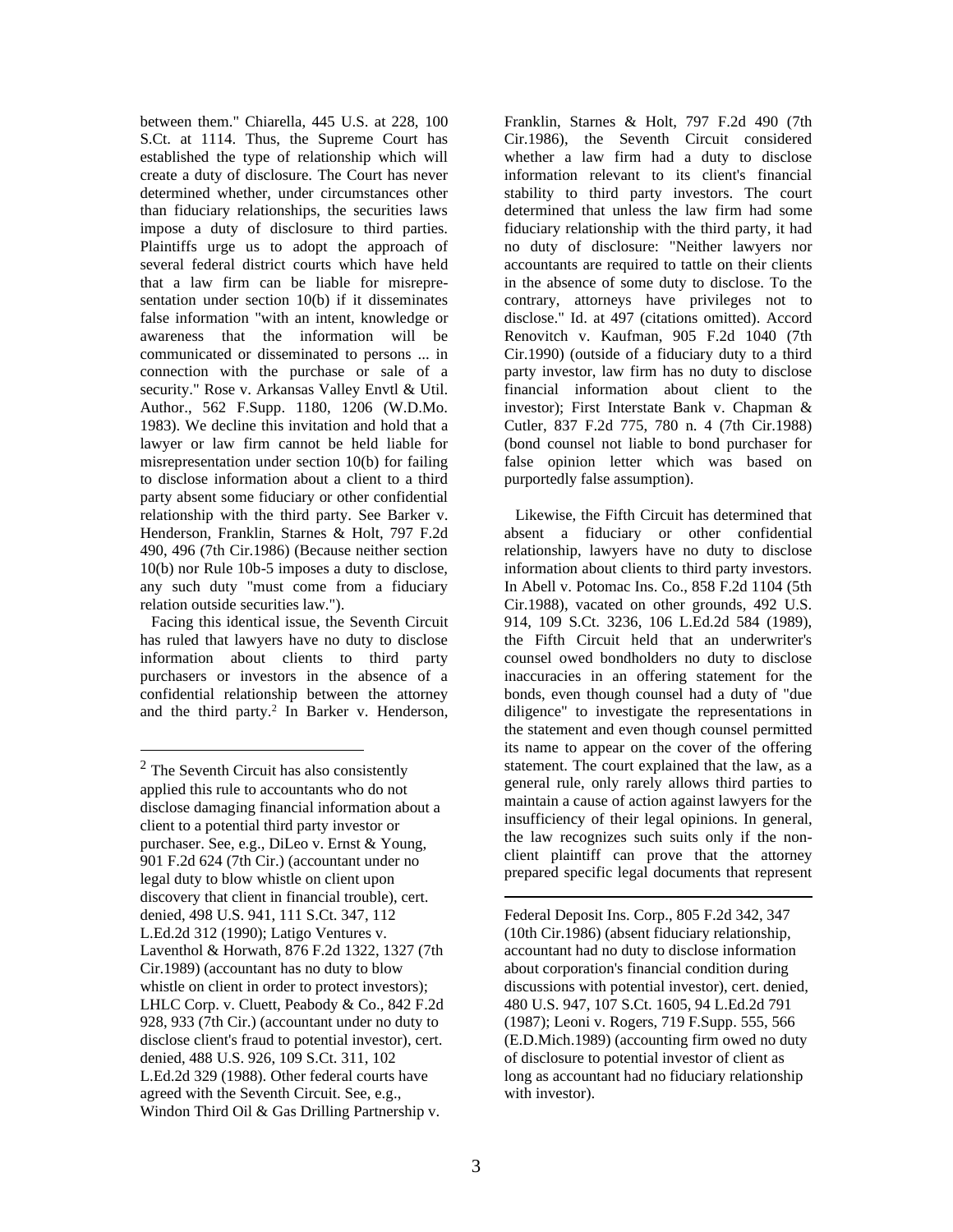explicitly the legal opinion of the attorney preparing them, for the benefit of the plaintiff.

In practice, this rule has meant that an attorney is rarely liable to any third party for his or her legal work unless the attorney has prepared a signed "opinion" letter designed for the use of a third party. Id. at 1124-25 (citations and footnote omitted). Based on this reasoning, the court determined that the underwriter's counsel should not be liable to third parties for failing to disclose misrepresentations in the offering circular.

In addition to these circuits, other federal courts have come to the same conclusion. See, e.g., Bush v. Rewald, 619 F.Supp. 585 (D.Haw.1985) (lawyer owed no duty to investors buying from organization when organization, not investors, was attorney's client); Quintel Corp. v. Citibank, 589 F.Supp. 1235 (S.D.N.Y.1984) (counsel to partnership owed no duty of disclosure to limited partners).

Plaintiffs rely on several federal securities cases which have held attorneys liable under section 10(b) for failing to disclose misrepresentations made by clients to third parties. First, plaintiffs cite cases imposing liability on attorneys for issuing a reckless and misleading bond opinion letter. See T.J. Raney & Sons, Inc. v. Fort Cobb, Okl. Irr. Fuel Author., 717 F.2d 1330 (10th Cir.1983), cert. denied, 465 U.S. 1026, 104 S.Ct. 1285, 79 L.Ed.2d 687 (1984); Cronin v. Midwestern Okl. Develop. Author., 619 F.2d 856, 862 (10th Cir.1980). However, these cases are clearly distinguishable because they involve lawyers who issued misleading legal opinions. In this case, however, plaintiffs do not claim that Weinberg & Green made inaccurate legal representations, only that they failed to tattle on their client for misrepresenting his personal financial condition.

Plaintiffs also cite cases in which courts imposed liability on attorneys who drafted false prospectuses or other securities documents. See Renovitch v. Stewardship Concepts, Inc., 654 F.Supp. 353, 359 (N.D.Ill.1987); In re Flight Transportation Corp. Sec. Lit., 593 F.Supp. 612, 617-18 (D.Minn.1984); Blakely v. Lisac, 357 F.Supp. 255, 266-67 (D.Or.1972). These cases, however, are also easily distinguished because they involve affirmative misrepresentations made in the solicitation of securities. In our case, Weinberg & Green did not solicit any purchase of securities or prepare any solicitation documents. In fact, Rosenberg and the Schatzes worked out the details of the purchase of the business before involving the attorneys for either side. Accordingly, none of these authorities persuade us to adopt a rule contrary to the rule adopted by the Fifth and Seventh Circuits. We hold that unless a relationship of "trust and confidence" exists between a lawyer and a third party, the federal securities laws do not impose on a lawyer a duty to disclose information to a third party.

# **b. Duty of Disclosure Based on Maryland Law**

Plaintiffs also claim that the Maryland Rules of Professional Conduct obligated Weinberg & Green to either withdraw from representing Rosenberg or to disclose his financial misrepresentations to the plaintiffs. In support of this claim, plaintiffs' counsel submitted to the Maryland State Bar Committee on Ethics an anonymous request for an ethics ruling on the facts of the present case. The committee concluded that a law firm in Weinberg & Green's position had an ethical duty to either withdraw from representation or disclose the misrepresentations to the third person. This ethical responsibility, plaintiffs argue, establishes a legal duty to disclose and subjects Weinberg & Green to section 10(b) liability.

We reject this argument. An ethical duty of disclosure does not create a corresponding legal duty under the federal securities laws. Courts have consistently refused to use ethical codes to define standards of civil liability for lawyers. See, e.g., Bickel v. Mackie, 447 F.Supp. 1376, 1383- 84 (N.D.Iowa), aff'd mem., 590 F.2d 341 (8th Cir.1978); Merritt- Chapman & Scott Corp. v. Elgin Coal, Inc., 358 F.Supp. 17, 22 (E.D.Tenn.1972), aff'd mem., 477 F.2d 598 (6th Cir.1973). More specifically, courts have refused to base a legal duty of disclosure for section 10(b) on a disciplinary rule. In Tew v. Arky, Freed, Stearns, Watson, Greer, Weaver, & Harris, P.A., 655 F.Supp. 1573 (S.D.Fla.1987), aff'd mem., 846 F.2d 753 (11th Cir.), cert. denied, 488 U.S. 854, 109 S.Ct. 142, 102 L.Ed.2d 114 (1988), the court held that violation of a disciplinary rule did not create a legal duty requiring a law firm to disclose information it had learned in a prior business meeting to a client's auditors.

The rationale for these rulings is clear. The ethical rules were intended by their drafters to regulate the conduct of the profession, not to create actionable duties in favor of third parties. The preliminary statement to the Model Code, upon which the Maryland code is patterned, warns that the Code does not "undertake to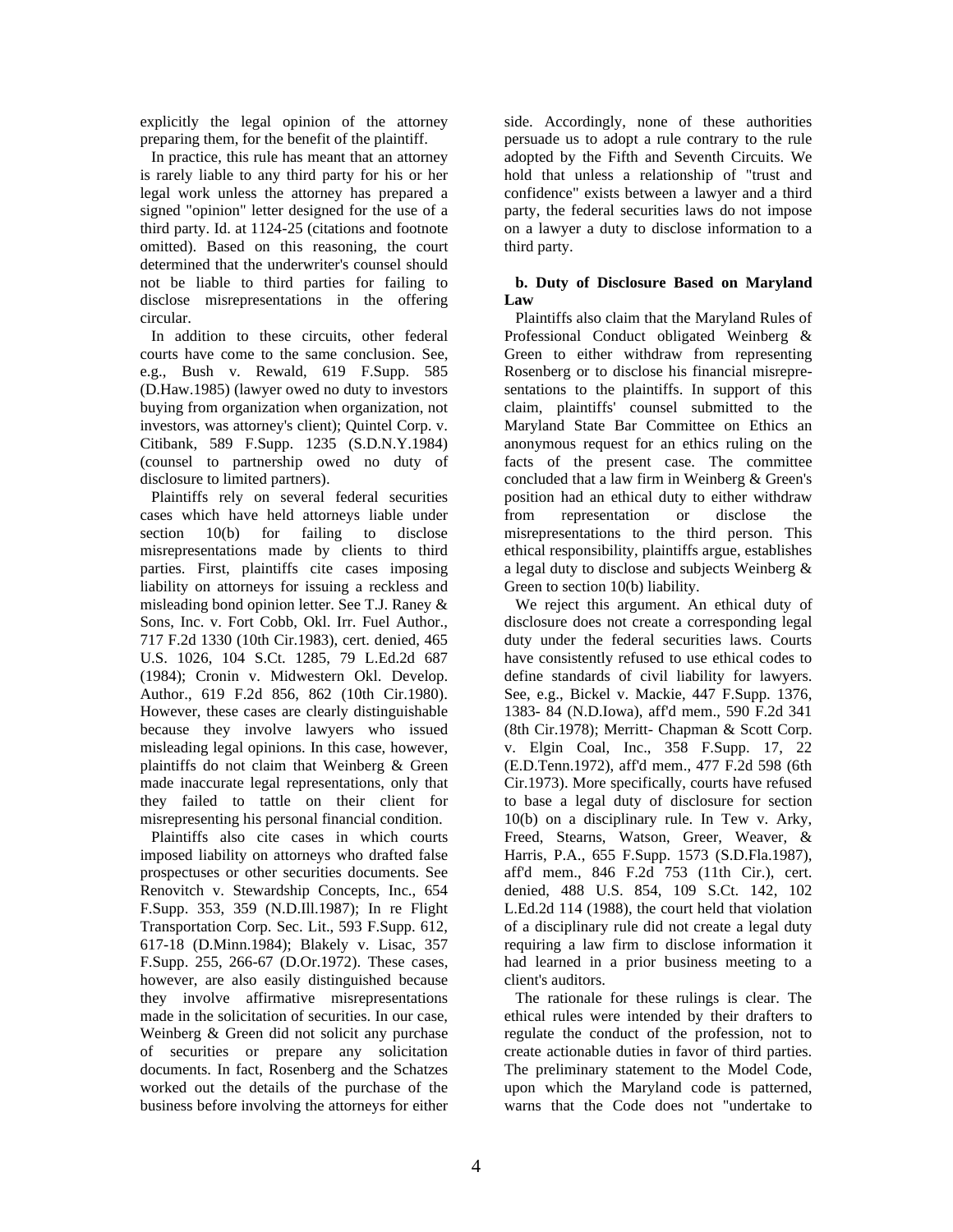define standards for civil liability of lawyers for professional conduct." Preliminary Statement, Model Code of Professional Responsibility. We believe this statement accurately reflects the goals and purposes of the Maryland Code of Professional Responsibility. Thus, we hold that the ethical rules do not create a legal duty of disclosure on lawyers and that plaintiffs cannot base a securities fraud or other misrepresentation claim on a violation of an ethical rule.

We also hold that Maryland common law does not impose a duty to disclose under these circumstances. In the negligence context, Maryland courts have held that a lawyer only owes a duty to his clients or third party beneficiaries of the attorney-client relationship. See Flaherty v. Weinberg, 303 Md. 116, 492 A.2d 618 (1985). Applying such rule to the facts of this case, we hold that because plaintiffs were neither clients nor third party beneficiaries of the attorney-client relationship, Weinberg & Green had no duty to disclose.

Plaintiffs rely on Crest Investment Trust, Inc. v. Comstock, 23 Md.App. 280, 327 A.2d 891 (1974), to establish a common law duty of disclosure for lawyers. However, this case says nothing about whether an attorney owes a duty of disclosure to persons who are not his clients. Comstock involved a lawyer who had a conflict of interest because he tried to represent both sides in a transaction, and, therefore, the lawyer owed a duty of disclosure to both sides. Thus, Comstock does not impose a duty of disclosure on a lawyer to a third party the lawyer does not represent. In this case, plaintiffs do not allege that Weinberg & Green represented them; in fact, plaintiffs admit that they were represented by their own chosen lawyers. Thus, the facts of Comstock are not analogous to this case.

### **c. Duty of Disclosure Based on Public Policy**

Precedent aside, plaintiffs also argue that, as a matter of public policy, lawyers should not be permitted to perpetrate or assist in a fraud without being held responsible for their wrongdoing. Plaintiffs' counsel urges the court to rule that a lawyer has a duty to disclose misrepresentations to innocent third parties on the basis of public policy. While we sympathize with plaintiff's position and certainly do not condone lawyers making misrepresentations, we find that public policy counsels against imposing such a duty. Attorney liability to third parties should not be expanded beyond liability for conflicts of interest. See Flaherty, 492 A.2d at 626. Any other result may prevent a client from

reposing complete trust in his lawyer for fear that he might reveal a fact which would trigger the lawyer's duty to the third party. Similarly, if attorneys had a duty to disclose information to third parties, attorneys would have an incentive not to press clients for information. The net result would not be less securities fraud. Instead, attorneys would more often be unwitting accomplices to the fraud as a result of being kept in the dark by their clients or by their own reluctance to obtain information. The better rule--that attorneys have no duty to "blow the whistle" on their clients--allows clients to repose complete trust in their lawyers. Under those circumstances, the client is more likely to disclose damaging or problematic information, and the lawyer will more likely be able to counsel his client against misconduct.

Other federal courts have arrived at similar conclusions in addressing the policy concerns of this identical issue. The Fifth Circuit explained that

It is well understood in the legal community that any significant increase in attorney liability to third parties could have a dramatic effect upon our entire system of legal ethics. An attorney required by law to disclose "material facts" to third parties might thus breach his or her duty, required by good ethical standards, to keep attorney-client confidences. Similarly, an attorney required to declare publicly his or her legal opinion of a client's actions and statements may find it impossible to remain as loyal to the client as legal ethics properly require.

Abell v. Potomac Ins. Co., 858 F.2d 1104, 1124 (5th Cir.1988), vacated on other grounds, 492 U.S. 914, 109 S.Ct. 3236, 106 L.Ed.2d 584 (1989) (footnotes omitted). Likewise, the Seventh Circuit, in the accounting context, refused to impose a duty of disclosure based upon policy reasons:

Such a duty would prevent the client from reposing in the accountant the trust that is essential to an accurate audit. Firms would withhold documents, allow auditors to see but not copy, and otherwise emulate the CIA, if they feared that access might lead to destructive disclosure--for even an honest firm may fear that one of its accountant's many auditors would misunderstand the situation and ring the tocsin needlessly, with great loss to the firm.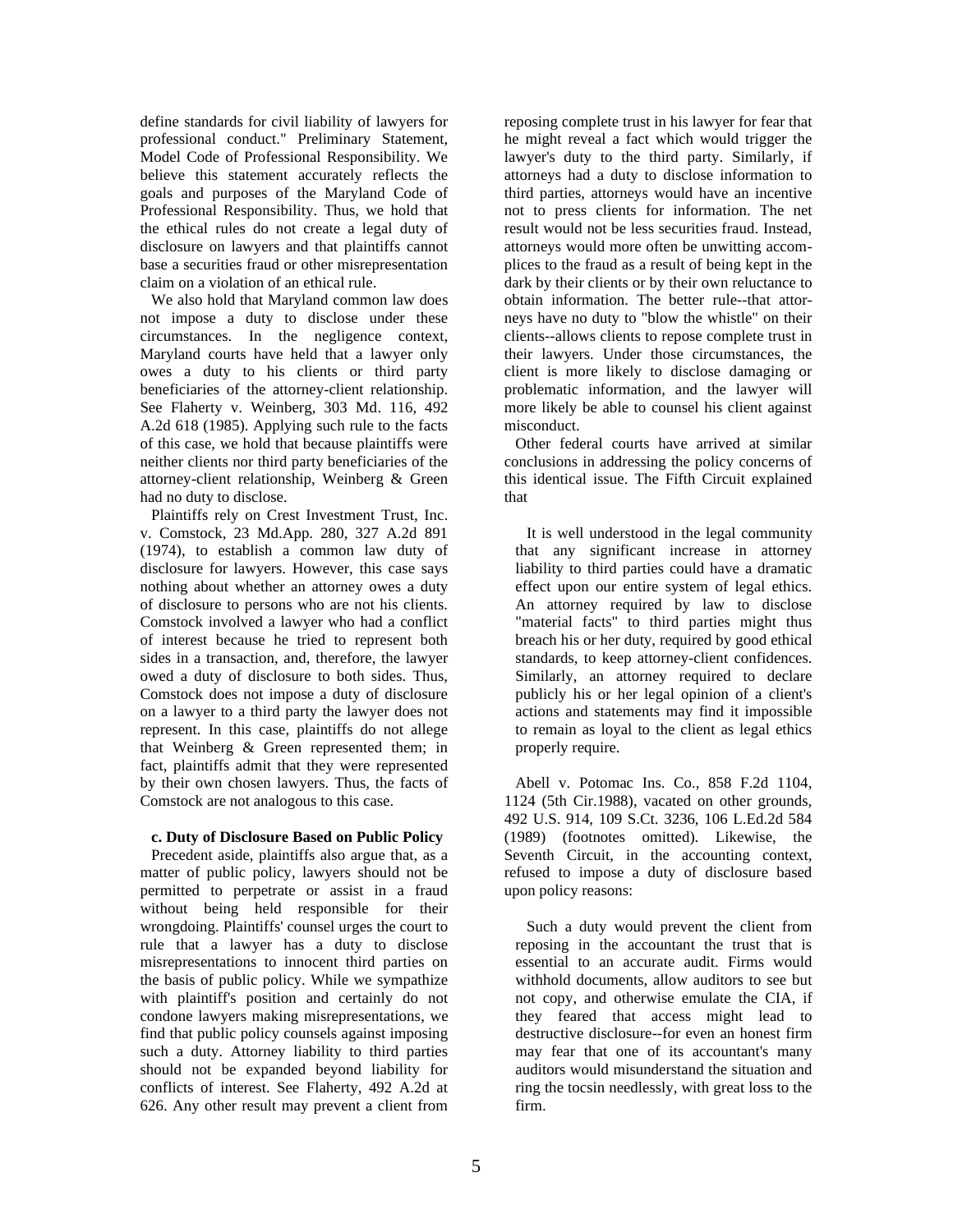DiLeo v. Ernst & Young, 901 F.2d 624, 629 (7th Cir.), cert. denied, 498 U.S. 941, 111 S.Ct. 347, 112 L.Ed.2d 312 (1990) (accountant under no legal duty to blow whistle on client upon discovery that client was in financial trouble). Therefore, we hold that public policy interests protected by the attorney-client relationship outweigh any public policy interests served by imposing a duty of disclosure like the one urged by the plaintiffs in this case.

### **2. Affirmative Misrepresentations by Weinberg & Green**

Plaintiffs also claim that Weinberg & Green violated section 10(b) by making various affirmative misstatements. Plaintiffs complain that Weinberg & Green informed plaintiffs' attorney that it would supply an update letter which would state that Rosenberg's financial position had not materially changed as of December 31, 1986. Weinberg & Green then presented the update letter to plaintiffs' counsel. The letter misrepresented Rosenberg's financial position, and the agreement and closing documents drafted by Weinberg & Green contained representations made by Rosenberg that the financial statement was "true, correct, and complete in all material respects."

Plaintiffs never contend that Weinberg & Green made any representations other than those made by Rosenberg. In fact, plaintiffs only claim that Weinberg & Green stated that Rosenberg would supply an update letter and that Weinberg & Green forwarded the Rosenberg letter to plaintiffs' attorneys. Since Weinberg & Green made no independent affirmative misstatements, Weinberg & Green did not commit a primary violation of section 10(b). See Friedman v. Arizona World Nurseries, Ltd., 730 F.Supp. 521 (S.D.N.Y. 1990) (lawyers who drafted an offering which included an offering memorandum, a legal opinion, and a tax assistance letter not liable for misrepresentations in the offering memorandum since it was not a representation from the law firm). Weinberg & Green's drafting of closing documents which contained representations by Rosenberg does not mean that they warranted or promised that Rosenberg had been honest.<sup>3</sup>

Plaintiffs also argue that Weinberg & Green should be liable for the affirmative misrepresentations that Rosenberg made under principles of agency law. See Restatement (Second) of Agency § 348 ("[a]n agent who fraudulently makes representations, ... or knowingly assists in the commission of tortious fraud ... by his principal ... is subject to liability in tort to the injured person although the fraud or duress occurs in a transaction on behalf of the principal."). Plaintiffs apparently believe that, under general principles of agency law, whenever a lawyer incorporates a representation by a client into a letter, contract, or other document, the representation becomes the lawyer's as well as the client's. This argument inherently presents two issues: first, as a matter of law, whether an attorney-client relationship should be treated as a typical agent-principal relationship governed by the general laws of agency; and second, as a matter of fact, whether Weinberg & Green "knowingly assisted" Rosenberg in his fraud in its status as his agent as required by the Restatement section. We are reviewing only the legal sufficiency of the complaint, we, therefore, will only consider the first issue which requires a ruling of law.

verdict finding an attorney liable for misrepresentation that a promoter was an "honest straight-forward businessman." However, the facts of Wampler differ significantly from the facts of this case. In Wampler, the attorney himself made personal affirmative representations about the promoter. Moreover, the attorney was actually involved in the deal. First, the attorney acted as the escrow agent for the parties, thereby creating a potential conflict of interest. Second, the attorney made affirmative representations to the plaintiffs regarding personal and business information about the defendants. In our case, however, Weinberg & Green only "papered the deal," and did not participate in negotiation or solicitation as did the attorneys in Wampler. In fact, Rosenberg and the Schatzes worked out the details before consulting with their respective attorneys. Second, Weinberg & Green did not make any affirmative representations about Rosenberg to plaintiffs; rather, the law firm only put Rosenberg's representations to paper. Finally, the plaintiffs in Wampler clearly relied upon the affirmative representations of the attorney in closing the deal; in our case, plaintiffs relied upon Rosenberg's representations which Weinberg & Green had put on paper.

<sup>&</sup>lt;sup>3</sup> Plaintiffs argue that Bonavire v. Wampler, 779 F.2d 1011, 1014-15 (4th Cir.1985) requires that Weinberg & Green be held liable for misrepresentation. In Wampler, we affirmed a jury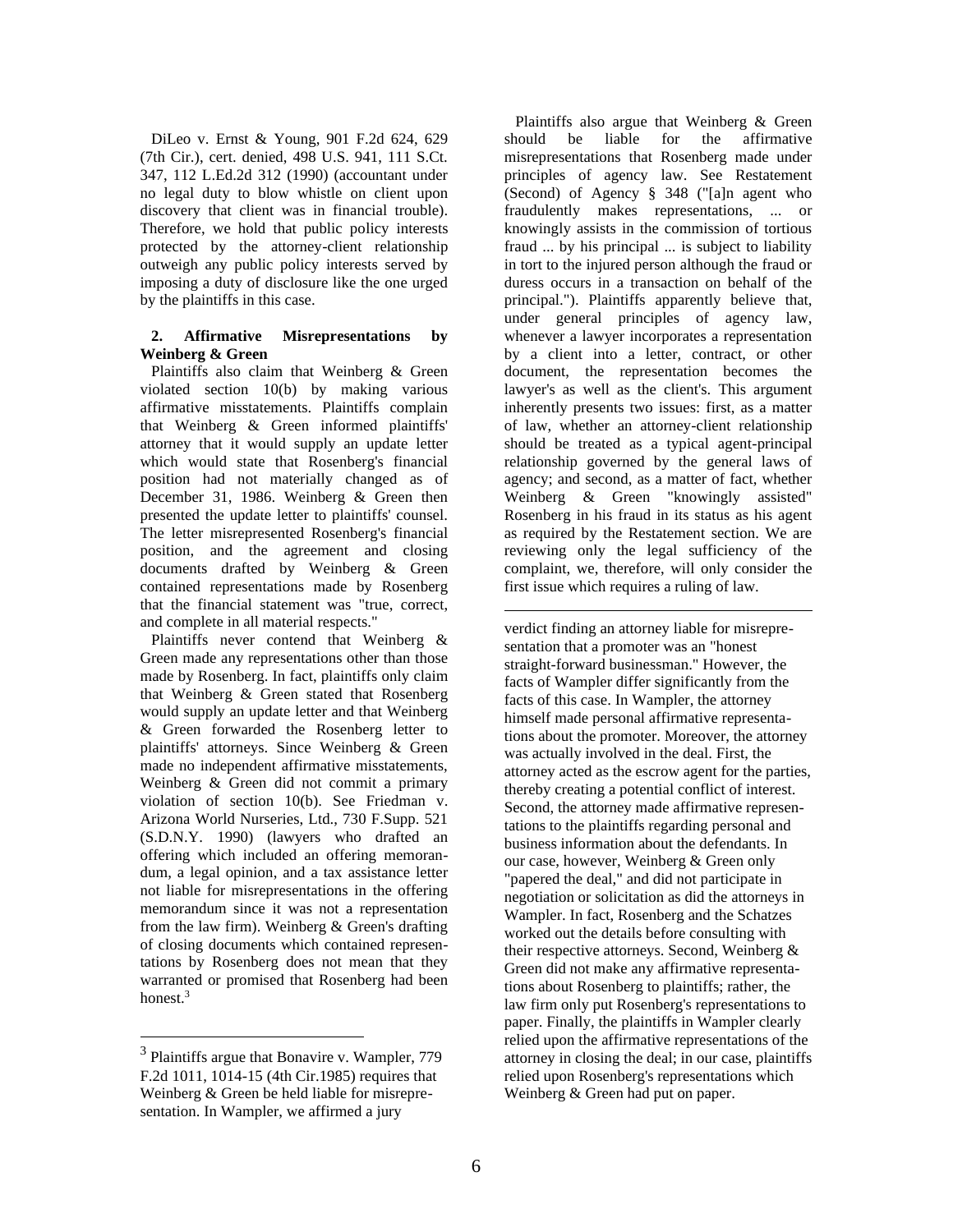There are numerous similarities between an attorney-client relationship and an agentprincipal relationship, and a lawyer may act as an agent for a client in various financial transactions, such as when the lawyer negotiates the terms of the transaction for the client. However, the fact that an attorney is an agent in that he represents his client does not automatically make the attorney liable under agency law for misrepresentations his client makes. Regardless of what plaintiffs wish the law required of lawyers, lawyers do not vouch for the probity of their clients when they draft documents reflecting their clients' promises, statements, or warranties. Thus, Weinberg & Green's alleged transmission of Rosenberg's misrepresentations does not transform those misrepresentations into the representations of Weinberg & Green.

In Friedman v. Arizona World Nurseries, Ltd., 730 F.Supp. 521 (S.D.N.Y. 1990), the court considered whether to dismiss a complaint under Section 10(b) and Rule 10b-5 against a law firm that drafted an offering memorandum and a legal opinion and tax assistance letter included in the memorandum. The court determined that, with respect to "the only parts of the memorandum which arguably contain representations from [the law firm] to the limited partners"--the legal opinion and the tax assistance letter--plaintiffs failed to identify any misrepresentations. Id. at 533-34. As for the remainder of the offering memorandum, the court declared that "counsel who merely draft [an offering memorandum] cannot be held liable for the general statements in the offering memorandum not specifically attributed to them." Id. at 533.

We find this reasoning persuasive $4$  and therefore hold that a lawyer or law firm cannot be liable for the representations of a client, even if the lawyer incorporates the client's misrepresentations into legal documents or agreements necessary for closing the transaction. In this case, Weinberg & Green merely "papered the deal," that is, put into writing the terms on which the Schatzes and Rosenberg agreed and prepared the documents necessary for closing the transactions. Thus, Weinberg & Green performed the role of a scrivener. Under these circumstances, a law firm cannot be held liable for misrepresentations made by a client in a financial disclosure statement.

### **B. Liability for aiding and abetting a violation of the securities laws**

Plaintiffs make claims for aider and abettor liability under sections 12(2) and 10(b) of the 1934 Securities Act. Both causes of action require the plaintiff to prove the following three elements to establish an aiding and abetting securities violation: (1) a primary violation by another person; (2) the aider and abettor's "knowledge" of the primary violation; and (3) substantial assistance by the aider and abettor in the achievement or consummation of the primary violation. Bloor v. Carro, Spanbock, Londin, Rodman & Fass, 754 F.2d 57, 62 (2d Cir.1985); Martin v. Pepsi-Cola Bottling Co., 639 F.Supp. 931, 934-35 (D.Md.1986); In re Action Industries Tender Offer, 572 F.Supp. 846, 853 (E.D.Va.1983). Without deciding whether the plaintiffs have adequately plead a primary violation by Rosenberg, we hold that the plaintiffs have not alleged facts establishing that Weinberg & Green possessed the requisite "knowledge" of a securities violation or that Weinberg & Green "substantially assisted" a securities violation. Thus, plaintiffs' aiding and abetting claims fail.<sup>5</sup>

<sup>&</sup>lt;sup>4</sup> The two cases that plaintiffs rely upon to support their "agency law" theory are inapposite. In neither case did the court impose liability on an attorney who drafted legal documents containing his client's representations and for his client's signature. See Bechtel v. Liberty National Bank, 534 F.2d 1335, 1339 n. 6 (9th Cir.1976) (holding banker liable for misrepresentations made as agent); Hagar v. Mobley, 638 P.2d 127 (Wyo.1981) (holding realtor liable for misrepresentations made as an agent).

 $<sup>5</sup>$  Because we hold that Weinberg & Green did</sup> not substantially assist Rosenberg in his fraudulent activity, plaintiffs cannot assert an aider and abettor claim under section 12(2) or 10(b). Accordingly, we do not decide whether the fact that plaintiffs are not "statutory sellers" would prevent them from asserting a claim under section 12(2). In Pinter v. Dahl, 486 U.S. 622, 108 S.Ct. 2063, 100 L.Ed.2d 658 (1988), the Supreme Court held that section 12(1) can only be applied to statutory sellers, i.e., those who actually solicit securities purchases. Although the Court expressly reserved the question of aider and abettor liability under section 12(2) for non-statutory sellers, see id. at 648-49 n. 24, 108 S.Ct. at 2079 n. 24, several lower courts have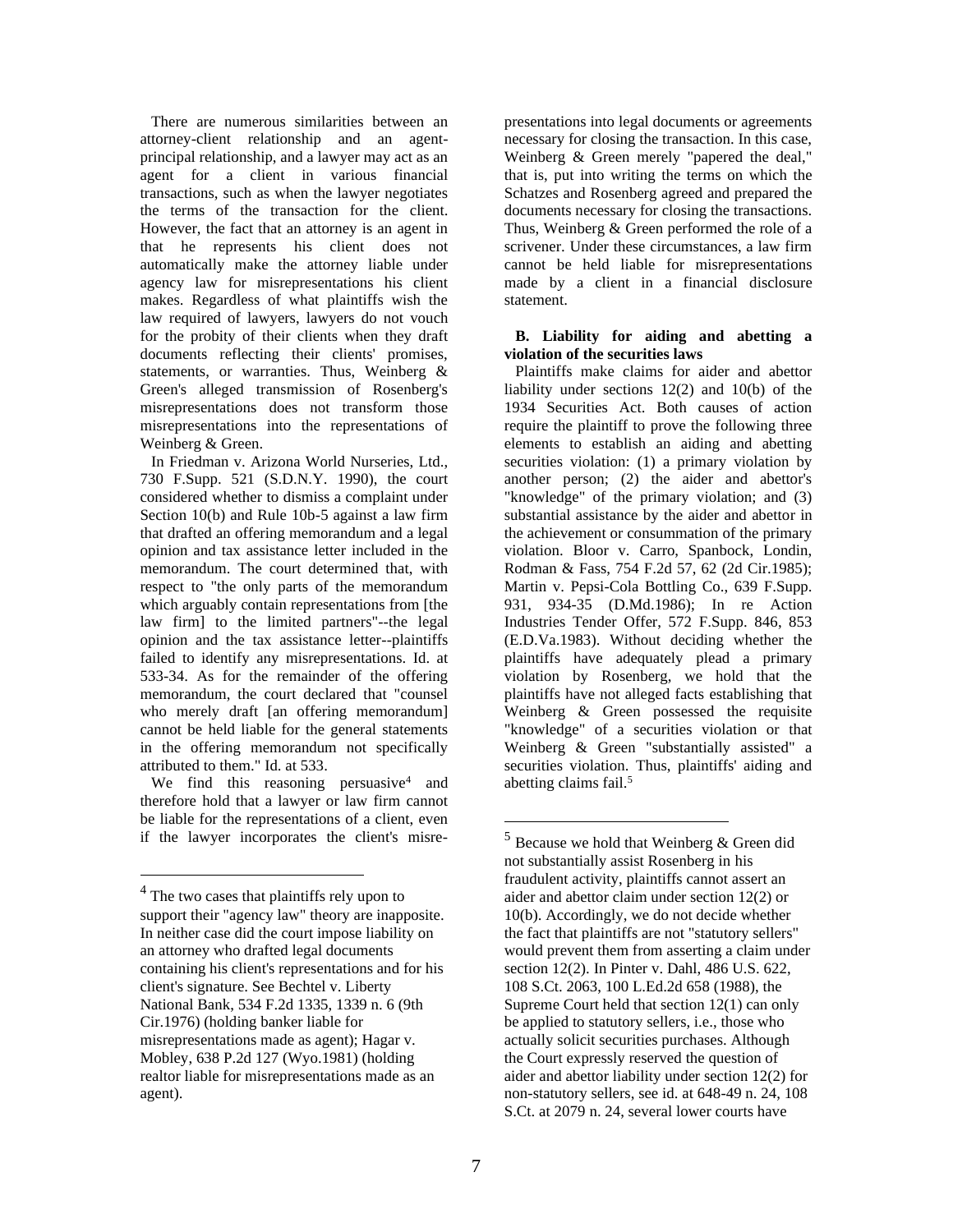### **1. Scienter**

First, we address plaintiffs' allegation that Weinberg & Green possessed the requisite "knowledge" or scienter of a securities violation required for aider and abettor liability. In their complaint, the Schatzes allege that Weinberg & Green "knowingly and/or recklessly provided substantial assistance" to the fraud. This allegation, argue the plaintiffs, meets the scienter requirement and adequately states a cause of action for aider and abettor liability. However, an evaluation of the "knowledge" requirement of the aiding and abetting liability test turns upon whether the aider and abettor defendant owed a duty to the plaintiff. When there is no duty running from the alleged aider and abettor to the plaintiff, the defendant must possess a "high conscious intent" and a "conscious and specific motivation" to aid the fraud. See IIT, an Internat'l Invest. Trust v. Cornfeld, 619 F.2d 909, 925 (2d Cir.1980); Woodward v. Metro Bank of Dallas, 522 F.2d 84, 97 (5th Cir.1975); Martin v. Pepsi-Cola Bottling Co., 639 F.Supp. 931, 934- 35 (D.Md.1986).

We have already held that Weinberg & Green had no duty of disclosure, arising under either the federal securities laws or Maryland state law, to inform the Schatzes that Rosenberg's financial status had changed. Accordingly, plaintiffs must allege that Weinberg & Green had a "conscious and specific motivation" to aid and abet the fraud to state a cause of action for aider and abettor liability. Plaintiffs have not, and in the opinion of the district judge, could not allege such a level of scienter. Therefore, the complaint fails to state a cause of action against Weinberg & Green for aider and abettor liability.

### **2. Substantial Assistance**

extended Dahl to limit aider and abettor liability under section 12(2) to statutory sellers of securities as well. See, e.g., In re Craftmatic Sec. Litig. v. Kraftsow, 890 F.2d 628 (3d Cir.1989); Wilson v. Saintine Exploration & Drilling Corp., 872 F.2d 1124 (2d Cir.1989). We have not previously decided whether, in light of Pinter, aider and abettor liability under section 12(2) should be limited to statutory sellers. See Baker, Watts & Co. v. Miles & Stockbridge, 876 F.2d 1101, 1106 n. 3 (4th Cir.1989) (citing Pinter and Wilson, but not deciding whether law firm was "seller" under section 12(2) so as to be liable for aider and abettor liability).

We also hold that plaintiffs have not pled an aider and abettor claim, because plaintiffs have not adequately alleged that Weinberg & Green "substantially assisted" Rosenberg in the fraud. Plaintiffs claim that Weinberg & Green "substantially assisted" Rosenberg's fraudulent activity in two ways: first, Weinberg & Green substantially assisted the fraud by failing

"to either disclose or correct the misrepresentations or to withdraw from the representation of Rosenberg and/or MER" and second, Weinberg & Green substantially assisted the fraud by "participating in negotiations, drafting documents and conducting the Closing at its offices."

We first address whether Weinberg & Green can be liable for aider and abettor liability for failing to disclose Rosenberg's misrepresentations to the Schatzes. Absent a duty to disclose, allegations that a defendant knew of the wrongdoing and did not act fail to state an aiding and abetting claim. See In re Gas Reclamation, Inc. Sec. Lit., 659 F.Supp. 493 (S.D.N.Y.1987) (allegations that defendant accounting firm knew of alleged fraud and failed to disclose it or otherwise stop scheme failed to state an aidingabetting claim); Quintel Corp. v. Citibank, 589 F.Supp. 1235, 1245 (S.D.N.Y. 1984) (allegations that attorney remained silent to aid his client's fraud did not adequately plead an aider and abettor claim because complaint never alleged that attorney "had a direct involvement in the transaction or deliberately covered up the fraud"). We have already held that Weinberg & Green owed no duty to disclose Rosenberg's misrepresentations to the Schatzes; thus, Weinberg & Green cannot be held liable as aiders and abettors for failing to disclose this information.

The plaintiffs also allege that Weinberg & Green provided substantial assistance to Rosenberg by representing him in the transaction. They argue that a lawyer provides "substantial assistance" in aiding and abetting tortious conduct if he prepares or disseminates documents containing material misrepresentations or omissions. However, the "substantial assistance" element requires that a lawyer be more than a scrivener for a client; the lawyer must actively participate in soliciting sales or negotiating terms of the deal on behalf of a client to have "substantially assisted" a securities violation. In other words, a plaintiff must prove that a defendant rendered "substantial assistance"